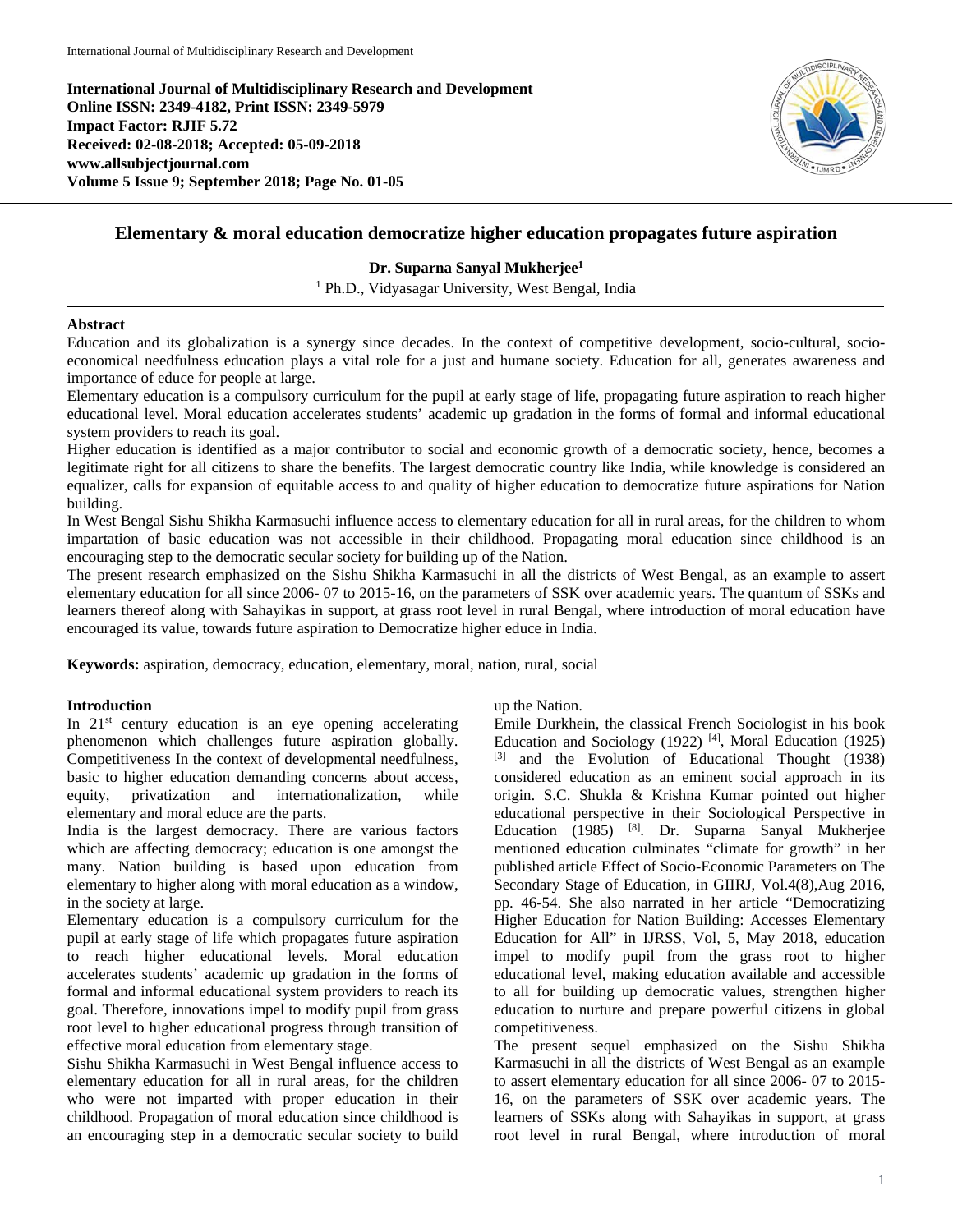education have encouraged its future aspirations, towards Democratize higher educe in India.

### **Moral education**

The word "Philosopher" derived from the Greek word means "A lover of wisdom". Moral philosophy represents a branch of philosophy which may, without undue contortion, be regarded as distinctive. It is concerned with questions about the right and wrong behavior, good or bad conduct or actions.

The moral philosophy of education is therefore of relevance to anyone who ever asks himself a question – "What ought I to do?" Or "would this be right?"; it too is of relevance, to anyone who ever makes moral judgments about others, who ever praises or condemns other people's actions. In other words, it is of relevance to virtually everybody.

# **Indian democracy & education**

India became independent in 1947 after decades of colonial rule. In the following years India had her own Constitution that declared India as a Democratic Federal Socialist Republic. The people of India mostly were rural, with scanty scope of education since sustenance of livelihood claimed the major portion of time, as such in the yesteryears education was not placed among the top rung. Thereby, accesses of elementary education for all too. Democratizing higher education for Nation building and moral education is a gateway system to reach the goal.

In the  $21<sup>st</sup>$  century education is facing challenges globally. Competitiveness In the context of developmental needfulness, elementary to higher education, demanding concerns about access, equity, privatization and internationalization. Calls for redesigning its social functions in terms of building moral and elementary educational linkage, creating and disseminating core values along with skills, necessary for coping with the demands of the current era and preparing graduates for a multi-cultural and multi-linguistic workplace settings, from the grass root levels.

In India, it is important to peer into the kind of policy framework which is appropriate for analysis of access, equity and quality of education. Development in the field of education is largely dependent on the output of elementary education as the secondary & primary school sub-sector contributes substantially to access and equity concerns. Access and equity in elementary, primary and secondary education largely determines the level of differentiation in higher education. Increased investment in elementary, primary and secondary stage of education is a necessary condition to expand equitable quality of higher education, with the implementation of Right of children to free and compulsory Education (R T E) Act, 2009, emphasized on the need for equitable expansion of quality secondary education as well as elementary education.

# **Sishu Shiksha Karmasuchi & rural development**

The rural children who could not attend to their school at proper age and time for various reasons. Poverty, illiteracy, lack of awareness of the parents, need based child labour, large family size and school dropouts, hindered them to avail of the opportunity of going to the primary school, to rectify the situation, in order to achieve the elementary education for all. The ultimate goal is impartation of basic elementary education universally for Nation building, the State has taken a bold step by way of Sishu Siksha Karmasuchi (SSK). The Total Literacy Campaign in early nineties was successful but still, demand of education could not be fully and effectively coincide with formal primary education system. It is impossible to open primary schools in every nook and corner to explore elementary education to almost all the children who are not having access to education.

Therefore, the Government of West Bengal decided to introduce an alternative elementary education system in West Bengal, which could reach any corner of the state, cater to the special needs of the children, cost effectively, but qualitatively comparable with the formal education system. In 1997-98 the Education department, Government of West Bengal, took up such a programme and planned to set up about 1000 Child Education Centres, with the help of Panchayati Raj bodies. Subsequently the programme was transferred to the Department of Panchayats and Rural Development, Government of West Bengal.

The Panchayat and Rural Development Department took up the programme as Shisu Shiksha Karmasuchi, and decided to set up the Shishu Shiksha Kendras (SSK), wherever there were at least twenty children, not having access to any existing primary school or require some special dispensation, which are not available in the formal primary schools.

### **Essential features of the karmasuchi are**

- Shisu Shiksha Kendras are opened at the initiative of the community and are owned and managed by them.
- Funds are provided by the State Government and Panchayats act as facilitators only.
- It is a demand driven programme; Kendras can be opened in school-less villages / village with schools which have inadequate infrastructure [in terms of space and / or teachers etc.]
- Curriculum and syllabus as prescribed by the West Bengal Board of Primary Education Textbooks as prescribed for the formal primary schools. Classroom transaction on the principles of Joyful Learning.
- Encouraging Moral Education for better understanding and democratizing elementary education for all, fostering societal benefit.

# **The main features of the Sishu Shiksha Karmasuchi**

The Sishu Shiksha Karmasuchi depends upon few extraordinary key features which are-

- Establishment of community initiative for propagating Sishu Shiksha Kendra, initiate Sishu Shiksha Karmasuchi in the rural areas of West Bengal.
- The backbone of Shishu Shiksha Karmasuchi, to organize various activities of the Shishu Shiksha Kendra (SSK), the Primary Educational Institutions (from Pre-Primary to Std-IV) for the learners of age group 5+ to 9+ years.
- The SSKs are affiliated School Education Department under the administrative control of Panchayat and Rural Development Department.
- The functional areas may be within the radius of 1km of existing rural school, all SSKs are monitored by the three tiers Panchayati Raj system.
- A Panchayat Samiti to have maximum 20 SSKs. One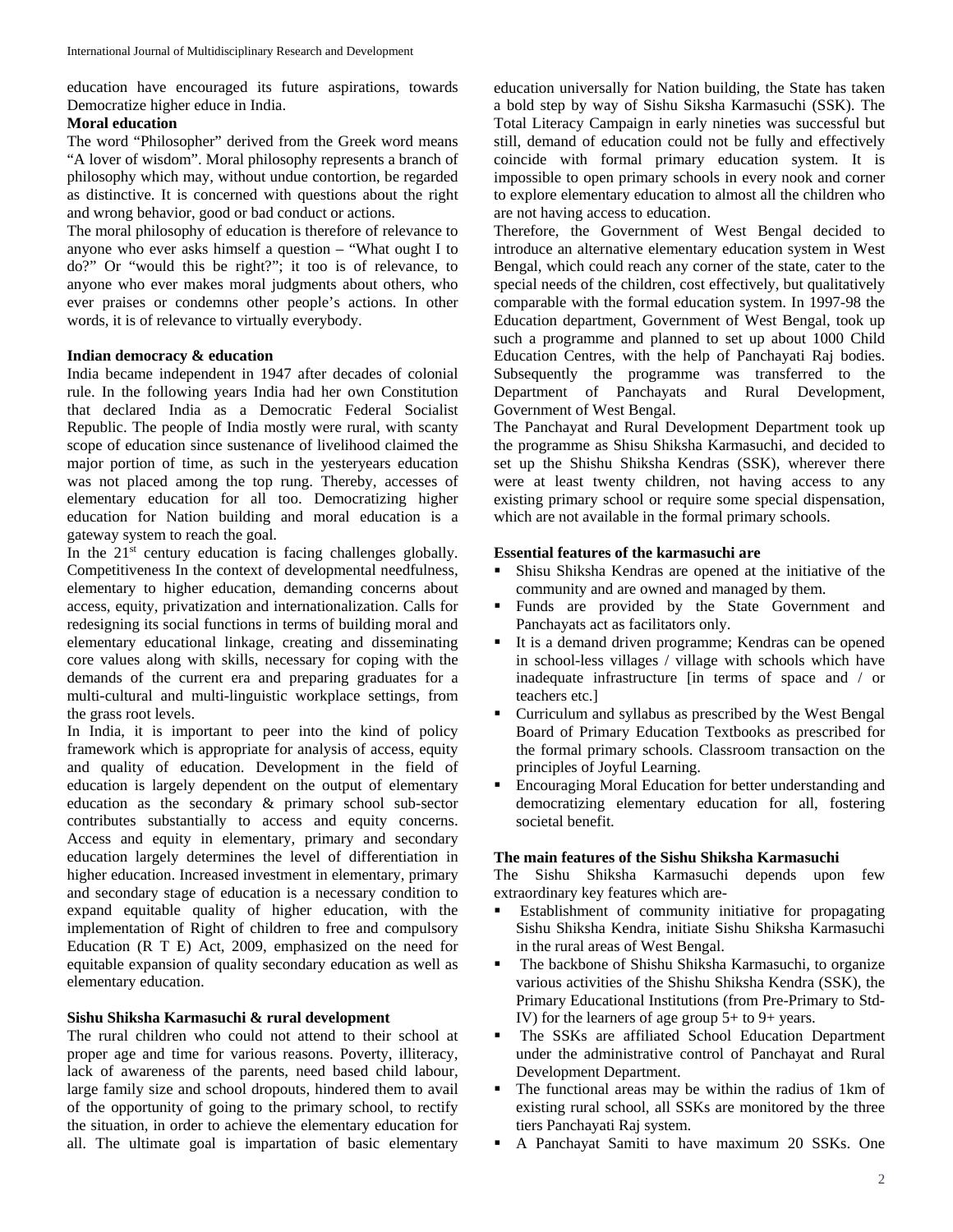Academic Supervisor, who would not only monitor the SSKs but also provide hand holding support to Sahayak/Sahayikas.

- Local people specially women (99%) selected by the School Managing Committee and approved by the concerned Panchyat Samiti providing service for learners of SSKs, they are termed as Sahayak/Sahayikas.
- The learners of SSKs receive all the facilities as provided in the Formal Primary Schools, run by the School Education Department & guideline of the RTE Act 2009.

### **Paschim Banga Rajya Sishu Shiksha mission**

Paschim Banga Rajya Sishu Shiksha Mission (PBRSSM) introduced few activities for implementation of Sishu Shiksha Karmasuchi under the heading of Academic activity, General activity and Special activity, ensures quality education to all learners.

- Academic activity- PBRSSM undertakes various academic activities to deliver quality education to all the students of SSKs, through capacity building of the Sahayak/Sahayikas. Develop teaching capability among the teachers. The different subjects they should teach in cascade mode.
- The Mission looks into the matter of capacity building among the Academic Supervisor for better monitoring at grass root levels.
- Capacity building through newsletters Sahayikas provides continuous academic support and latest news on various policy decisions relating to SSKs.
- Capacity building through the All India Radio program, "Sahayikar Asar".
- The "Sahayikar Asar", the AIR Program was first aired on the 3rd April 2003 through Akashbani, Kolkata – 'Ko' & Siliguri Kendra. Since then the program is being transmitted by the AIR on every Thursday from 8.00 pm to 8.30 pm.
- The "Sahayikar Asar" has been found to be a very effective method of regular capacity building, changing needs of the Sahayks / Sahayikas on academic issues & for communication of various important information. Other than the aforesaid, cultural performances of the learners of SSKs of various districts are also been transmitted regularly. Resource persons like academicians, doctors, child psychologists, administrators, educational planners etc. have enriched this program from time to time lending their voice for this program.
- General activities for implementing Sishu Shiksha Karmasuchi, the PBRSSM rules, guidelines and policy making authority, organize program as per approval of Panchayat and Rural Development Department.
- **Management of staff at different levels.**
- Supply of Nationalized Text Books.
- Handling of financial management, payment of staff honorarium, infrastructural development is also looked after intricately.
- Special activities like cultural program, vocational training program encourages the Karmasuchi to an optimum level.

| Table 1: Number of Learners of SSKs over the Academic years |
|-------------------------------------------------------------|
| 2006-07 to 2015-16.                                         |

| <b>Academic Years</b> | <b>Learners of SSKs</b> | <b>Total Learners %</b> |
|-----------------------|-------------------------|-------------------------|
| 2006-07               | 1488107                 | 10.70                   |
| 2007-08               | 1494150                 | 10.75                   |
| 2008-09               | 1493104                 | 10.74                   |
| 2009-10               | 1434831                 | 10.32                   |
| 2010-11               | 1424680                 | 10.24                   |
| 2011-12               | 1369913                 | 09.83                   |
| 2012-13               | 1302106                 | 09.36                   |
| 2013-14               | 1572967                 | 11.31                   |
| 2014-15               | 1188992                 | 08.55                   |
| 2015-16               | 1134053                 | 08.15                   |
| Total                 | 13902903                | 99.95                   |

### **The above table denotes**

- High learners' ratio- above 10% learners of the scheduled academic years.
- Medium learners' ratio- 5-10% learners of the scheduled academic years.
- Low learners' ratio-0-5% learners of the scheduled academic years.

The academic years 2006-07, 2007-08, 2008-09, 2009-10, 2010-11 & 2013-14 exhibits high learners ratio, where 2013- 14 is the maximum learners involvement enriched Sishu Shiksha Karmasuchi in a greater level.

The academic years 2011-12, 2012-13, 2014-15 & 2015- 16showing medium learners' connection in the Karmasuchi. It is very interesting to notice in the above table that low learners ratio is absent absolutely which propagate development of quality education along with exploration of successful Sishu Shiksha Karmasuchi.



**Fig 1:** Pie Diagram of Academic Years 2006-07 to 2015-16 of SSKs Learners.

The above pie diagram points out  $1<sup>st</sup>$  Qtr to  $10<sup>th</sup>$  Qtr chronological learners' notification of the Sishu Shiksha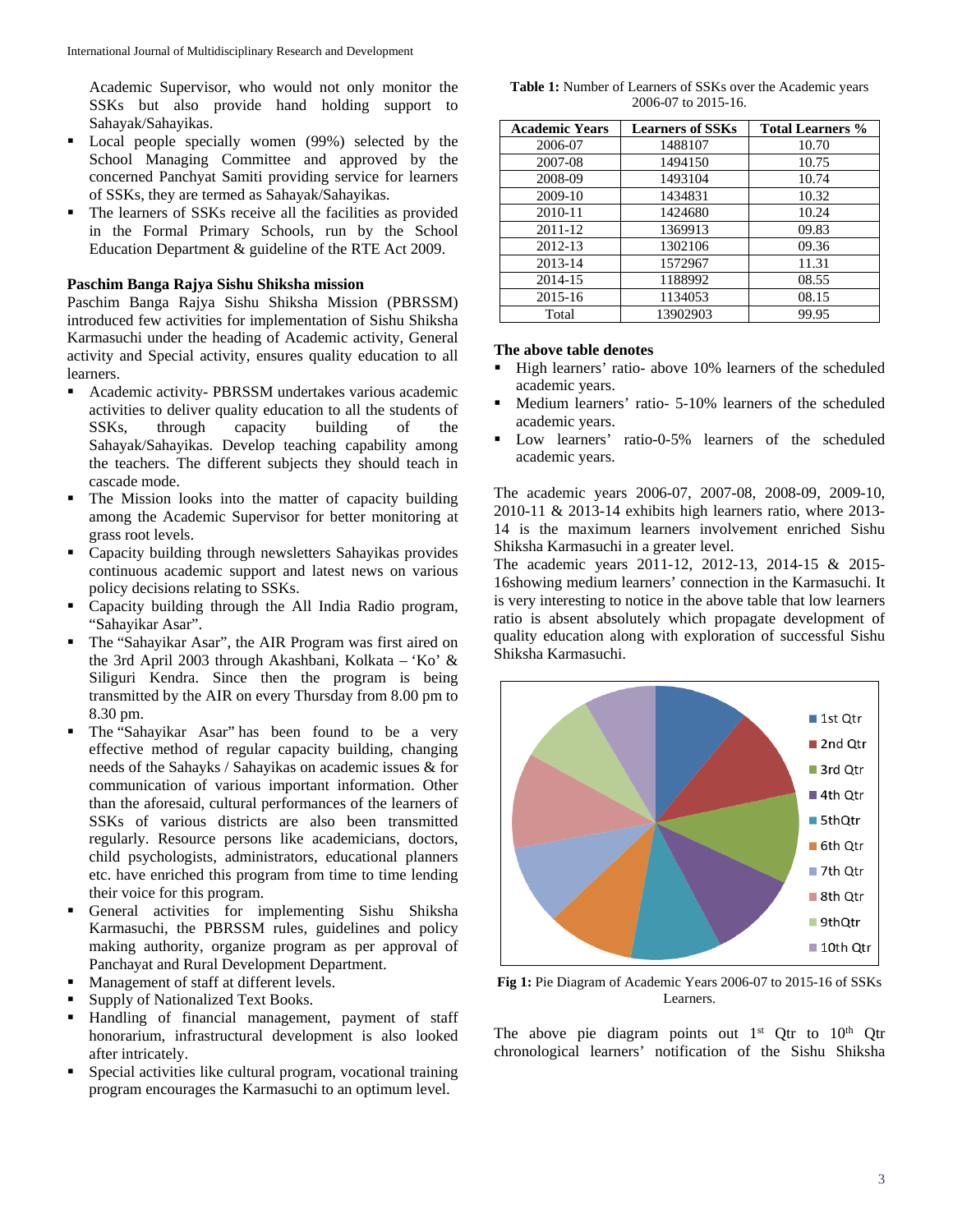Karmasuchi Program of the State. The percentage distributions of the learners are as follows-

- $1$ <sup>st</sup> Qtr 10.70% Academic year- 2006-07
- $\blacksquare$  2<sup>nd</sup> Qtr- 10.75% Academic year- 2007-08
- <sup>3rd</sup>Qtr- 10.74% Academic year- 2008-09
- $\bullet$  4<sup>th</sup> Qtr- 10.32% Academic year- 2009-2010
- $\bullet$  5<sup>th</sup> Qtr- 10.24% Academic year- 2010-2011
- $\bullet$  6<sup>th</sup> Qtr- 09.83% Academic year- 2011-2012
- 7th Qtr- 09.36% Academic year- 2012-13
- $8<sup>th</sup>$  Qtr- 11.31% Academic year- 2013-14
- $9^{th}$  Qtr 08.55% Academic year- 2014-15
- 10th Qtr 08.15 % Academic year- 2015-16

The pie diagram denotes high frequency distribution among the learners of 1<sup>st</sup> Qtr to 5<sup>th</sup> Qtr and 8<sup>th</sup> Qtr of the academic

year 2006 -07 to 2010-11 and 2013-14 respectively. Medium frequency shows  $6^{th}$  -  $7^{th}$  Qtr and  $9^{th}$  -  $10^{th}$  Qtr of the academic years 2011-12, 2012-13 and 2014-15, 2015-16. Low frequency is not marked as per diagram which is below 5% of the learners' appearance.

Thereby, high observed value earmarked in the academic year 2013-14 with the frequency value of 11.31 % reveals attendance of learners at Sishu Shiksha Karmasuchi in abundance.

The absence of low observed value in the mentioned academic years Thus, it is evident that, according to pie diagram learners' appearance denotes high in the context of Sishu Shiksha Karmasuchi Program and 8<sup>th</sup> Qtr the academic year 2013-14 exhibits exceptionally good result.



**Fig 2:** Column Diagram of Academic Years 2006-07 to 2015-16 of SSKs Learners.

The figure -2 column diagram exhibits learners' attendance of the Sishu Shikhsa Karmosuchi Program from the academic years 2006-07 to 2015-16. Series 1 to series 10 of the column diagram categorically shows the exact educational demand among the learners of the rural children of the State.

Series 8, point- category 1, value- 11.31 proves high expected value i.e. above 10% of the total value and attendance of the children in the academic year 2013-14.

Series 1 to 7 and series 9 & 10 depicts medium expected value i.e. 5% to below 10 % of the total value of attendance of the children in the academic years 2006-07 to 2012-13 and 2014- 15 & 2015-16. There is low expected value is totally absent which demand step taken forward to propagate Sishu Shiksha Karmasuchi of the State is a developing aspect among the rural children.

### **Conclusion**

In Indian education system, the most important factor is to value the kind of policy framework which is appropriate for analysis of access, equity and quality in education. Advancement in the field of education is largely dependent on

the output of elementary education and exploration thereof, as the primary school sub-sector contributes substantially to access and equity concerns. Access and equity in elementary, primary and secondary education largely determines the level of differentiation in higher educational prospect.

The present sequel's utmost exploration was, ensuring enhancement in the field of elementary and moral education for Sishu Shiksha Karmosuchi in rural areas of West Bengal. Iterates learners' attendance in the Sishu Shiksha Karmasuchi and educational demand which ensure democratizing higher education from grass root level, propagating future aspiration for elementary and moral education for all.

The State of West Bengal has taken steps forward through Sishu Shiksha Karmasuchi, enabling rural development in a remarkable orientation. Learners' participation and attendance denotes the exact situation at present, while year wise narration proves its ultimate exercise, enhanced democratic value of education prospering rural India to a greater level.

Therefore, education impel to modify pupil from the grass root to higher educational level, making education available and accessible to all for building up democratic values,